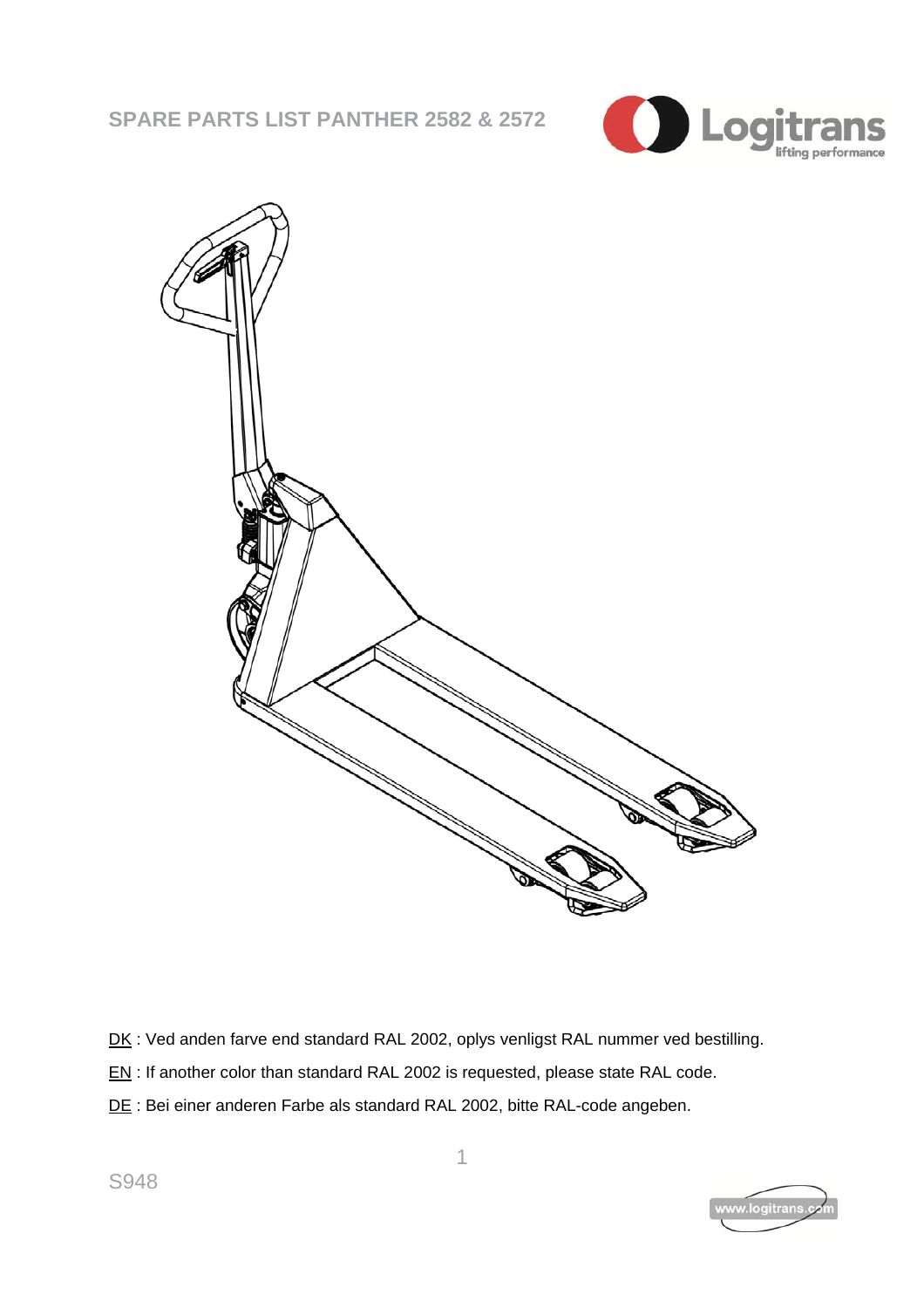

# Panther 2572 & 2582 - Chassis



**S948**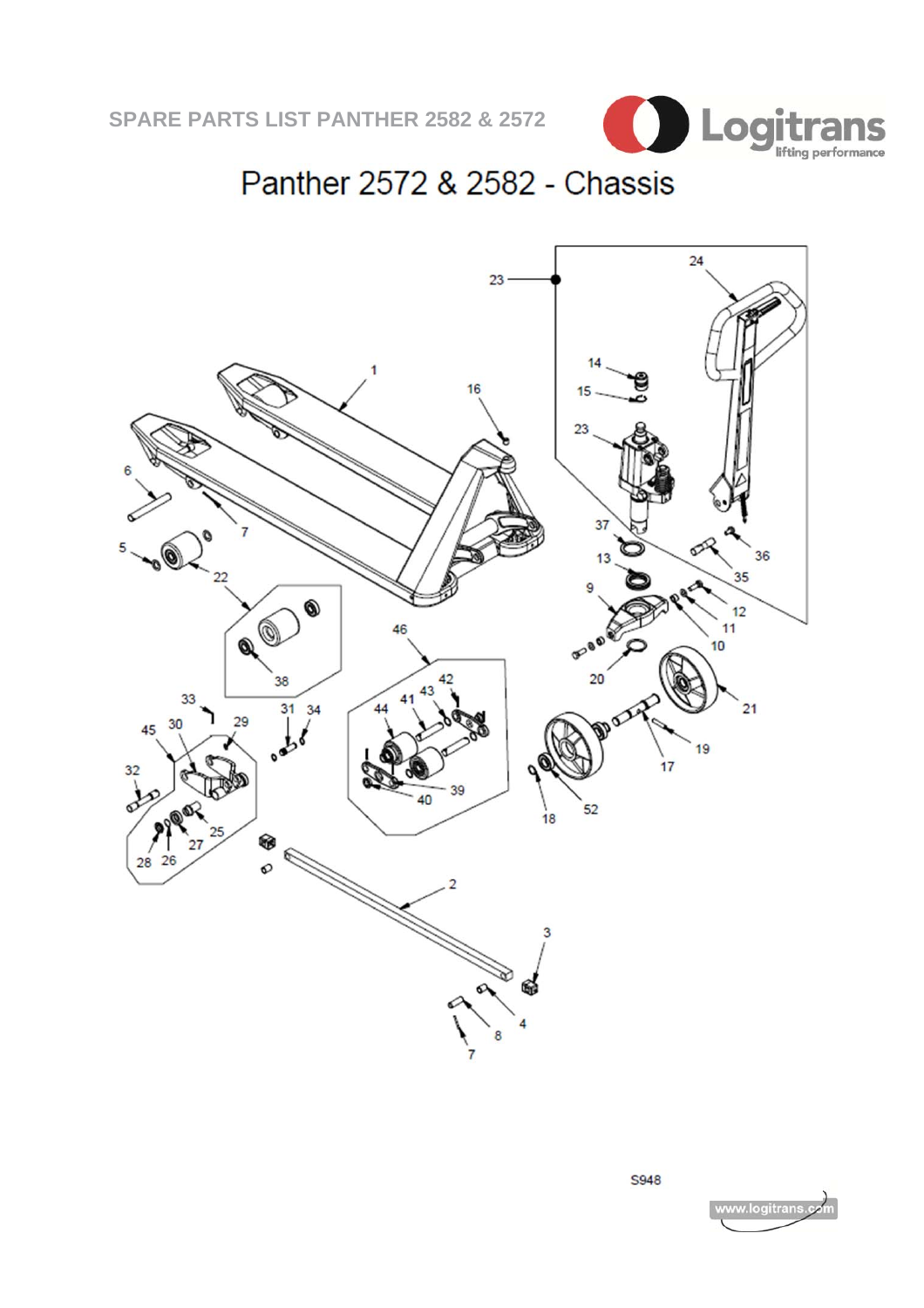

|                |                                | <b>Spare Parts List Panther</b>       |  | 2572 / 2582 - Chassis          | $13 - 03 - 12$                | 1/2            |  |
|----------------|--------------------------------|---------------------------------------|--|--------------------------------|-------------------------------|----------------|--|
| Pos.           |                                | Part no. Benævnelse                   |  | <b>Description</b>             | <b>Benennung</b>              | Pcs.           |  |
|                |                                | 415182-1 Chassis 2581 520x1140        |  | Chassis 2581 520x1140          | Chassis 2581 520x1140         |                |  |
|                |                                | 415185-1 Chassis 2581 680x1140        |  | Chassis, 2581 680x1140         | Chassis, 2581 680x1140        |                |  |
| $\mathbf{1}$   |                                | 415187-1 Chassis 2571 680x1140        |  | Chassis 2571 680x1140          | Chassis 2571 680x1140         | 1              |  |
|                |                                | 415189-1 Chassis 2571 520x1140        |  | Chassis, 2571 520x1140         | Chassis, 2571 520x1140        |                |  |
|                |                                | 415106-1 Trykstang 1140 Panther       |  | Push rod 1140 Panther          | Druckstange 1140 Panther      |                |  |
|                |                                | 415106-2 Trykstang 915 Panther        |  | Push rod 915 Panther           | Druckstange 915 Panther       |                |  |
|                |                                | 415106-3 Trykstang 1220 Panther       |  | Push rod 1220 Panther          | Druckstange 1220 Panther      |                |  |
|                |                                | 415106-4 Trykstang 1066 Panther       |  | Push rod 1066 Panther          | Druckstange 1066 Panther      |                |  |
|                |                                | 415106-8 Trykstang 810 Panther        |  | Push rod 810 Panther           | Druckstange 810 Panther       |                |  |
| $\overline{c}$ | 415106-9 Trykstang 970 Panther |                                       |  | Push rod 970 Panther           | Druckstange 970 Panther       | 2              |  |
|                |                                | 415106-C Trykstang 1000 Panther       |  | Push rod 1000 Panther          | Druckstange 1000 Panther      |                |  |
|                |                                | 415302-6 Trykstang 1520 Panther       |  | Push rod 1520 Panther          | Druckstange 1520 Panther      |                |  |
|                |                                | 415302-5 Trykstang 1800 Panther       |  | Push rod 1800 Panther          | Druckstange 1800 Panther      |                |  |
|                |                                | 415302-7 Trykstang 2000 Panther       |  | Push rod 2000 Panther          | Druckstange 2000 Panther      |                |  |
|                |                                | 415302-B Trykstang 2400 Panther       |  | Push rod 2400 Panther          | Druckstange 2400 Panther      |                |  |
| 3              | 415122                         | Tætning f/trykstang                   |  | Tightening f/push rod          | Dichtung f/Druckstange        | 4              |  |
| $\overline{4}$ | 948201                         | <b>B</b> øsning                       |  | Bushing $Ø16x25$               | <b>Buchse</b>                 | $\overline{4}$ |  |
| 5              | 400159                         | Nylon skive                           |  | Nylon Washer                   | Scheibe Nylon                 | $\overline{4}$ |  |
| 6              | 400131                         | Hjulgaffelaksel                       |  | Fork axle                      | Achse für Radgabel            | $\overline{2}$ |  |
| $\tau$         | 931440                         | Rørstift                              |  | Straight Pin Ø4x40 Iso 8752    | Rohrstift                     | 8              |  |
| 8              | 415114                         | Trykstang aksel vip.arm               |  | Push rod axle lifting arm      | Achse für Druckstange         | $\overline{2}$ |  |
| 9              | 415109                         | RAL9005 Travers                       |  | Thrust plate RAL9005           | Druckplatte                   | 1              |  |
| 10             | 400027                         | <b>B</b> øsning                       |  | <b>Bushing</b>                 | <b>Buchse</b>                 | $\sqrt{2}$     |  |
| 11             | 924130                         | <b>Skive</b>                          |  | Washer                         | Scheibe                       | $\mathbf{2}$   |  |
| 12             | 915235                         | Sætskrue                              |  | Screw                          | Schraube                      | $\sqrt{2}$     |  |
| 13             | 945050                         | Trykleje                              |  | Thrust bearing                 | Drucklager                    | 1              |  |
|                | 415204                         | Kuglesæde 85 mm                       |  | Ball socket 85 mm              | Kugelfassung 85 mm            |                |  |
| 14             | 415205                         | Kuglesæde 75 mm                       |  | Ball socket 75 mm              | Kugelfassung 75 mm            | 1              |  |
| 15             | 935232                         | Springring                            |  | Spring ring                    | <b>Spring Ring</b>            | 1              |  |
| 16             | 910616                         | Pinolskrue                            |  | Pointed screw                  | Reitstockschraube             | $\mathbf{1}$   |  |
| 17             | 415024                         | Styrehjulsaksel                       |  | Steering wheel axle            | Lenkradachse                  | $\mathbf{1}$   |  |
| 18             | 933250                         | Låsering                              |  | Circlip f/shaft Ø25 Din 471    | Schliessring                  | $\overline{4}$ |  |
| 19             | 931150                         | Rørstift                              |  | Straight Pin Ø10x50 Iso 8752   | Rohrstift                     | $\mathbf{1}$   |  |
| 20             | 933500                         | Låsering                              |  | Circlip                        | Schliessring                  | 1              |  |
|                | 300046L                        | Styrehjul nylon Ø200 m/lejer          |  | Steering wheel nyl Ø200 w/bear | Lenkrad Nylon M/Lager         |                |  |
|                |                                | 403863L Styrehjul Ø200L polyurethan   |  | Steering wheel Ø200 Poly. (L)  | Lenkrolle Ø200 Poly (L)       |                |  |
| 21             |                                | 300047L Styrehjul Ø200 vulkollan M/L  |  | Steer. wheel Ø200 vulk.w/bea.  | Lenkrad Ø200 Vulk. m/Lagern   | 2              |  |
|                |                                | 300051D Styrehjul Ø200 stål           |  | Steering wheel Ø200 steel      | Lenkrad Ø200 Stahl            |                |  |
|                |                                | 300050L Styrehjul Ø200L gummi         |  | Steer. wheel Ø200L rubber      | Lenkrad Ø200 Gummi m/Lager    |                |  |
|                |                                | 300040L Gaffelhjul Ø85L nylon         |  | Fork wheel Ø85 Nyl. w/bear.    | Gabelrolle Ø85 Nylon m/L      |                |  |
|                |                                | 403860L Gaffelhjul Ø85 polyurethan    |  | Fork wheel Ø85x90 polyrethane  | Gabelrolle Ø85 Polyrethan     |                |  |
|                |                                | 300041L Gafflelhjul Ø85 vulkollan m/l |  | Fork wheel Ø85 vulkol. w/b     | Gabelrolle Ø85 Vulk. m/Lager  | 2              |  |
| 22             | 300038L                        | Gaffelhjul stål Ø85x90                |  | Fork wheel steel bearin Ø85x90 | Gabelrolle Stahl Lager Ø85x90 |                |  |
|                | 300063L                        | Gaffelhjul nylon Ø75x90L              |  | Fork Wheel Nylon W/Bearings    | Gabelrolle Nylon M/Lager      |                |  |
|                | 403862L                        | Gaffelhjul Ø75 polyurethan            |  | Fork wheel Ø75 polyureth. w/b  | Gabelrolle Ø75 Polyurethan    | 2              |  |
|                | 300062L                        | Gaffelhjul Ø75 vulkollan m/l          |  | Fork wheel Ø75 vulk. w/b       | Gabelrolle Ø75 Vulk m/Lager   |                |  |
|                | 300067L                        | Gaffelhjul Ø75stål m/lejer            |  | Fork wheel Ø75 steel           | Gabelrolle Ø75 Stahl m/Lager  |                |  |
|                | 101057                         | Pumpe kpl. m/håndtag 2582             |  | Pump cpl. with handle 2582     | Pumpe mit Deichsel Kpl. 2582  |                |  |
| 23             | 101056                         | Pumpe kpl. m/håndtag 2572             |  | Pump cpl. with handle 2572     | Pumpe mit Deichsel Kpl. 2572  | 1              |  |
|                |                                | 101055R Panther pumpe 2500 kg         |  | Pump 2500 kg                   | Pumpe 2500 KG                 |                |  |

r

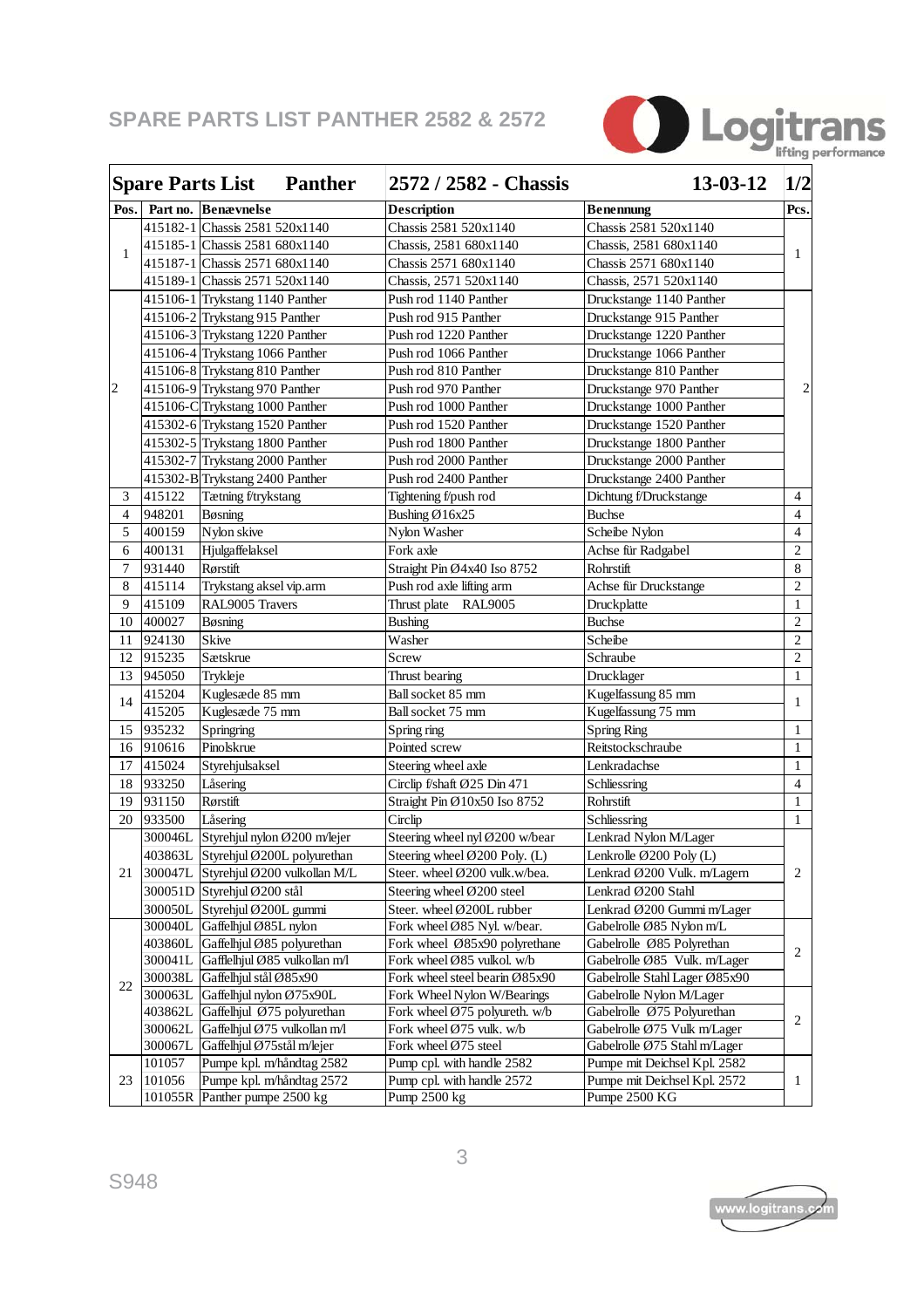

|                 | <b>Spare Parts List</b> | <b>Panther</b>                 | 2572 / 2582 - Chassis                      | 27-09-122/2                    |                |  |
|-----------------|-------------------------|--------------------------------|--------------------------------------------|--------------------------------|----------------|--|
| Pos.            | Part no.                | <b>Benævnelse</b>              | <b>Description</b>                         | <b>Benennung</b>               | Pcs.           |  |
|                 | 24 415195R              | Håndag kpl V.1                 | Handle cpl. V.1                            | Deichsel Kpl. V.1              | 1              |  |
|                 | 415391                  | Håndtag kpl. Panther 2.1       | Handle cpl. Panther 2.1                    | Deichsel Kpl. Panther 2.1      | $\mathbf{1}$   |  |
| 25              | 415120                  | Bøsning                        | Bushing 23.4x20.4x49 Panther               | <b>Buchse</b>                  | $\overline{4}$ |  |
| 26 <sup>1</sup> | 900202                  | $O$ -ring                      | $O$ -ring                                  | $O-Ring$                       | $\overline{4}$ |  |
| 27              | 415126                  | Rulle Ø32 stål                 | Roll Ø32 steel                             | Rolle Ø32 Stahl                | $\overline{4}$ |  |
|                 | 415127                  | Rulle Ø40 plast                | Roll Ø40 plastic                           | Rolle Ø40 Plastik              |                |  |
| 28              | 415121                  | Bøsning                        | Bushing 23.4x20.4x6.8 Panther              | <b>Buchse</b>                  | $\overline{4}$ |  |
|                 | 29 990012               | Smørenippel                    | Lubricator nipple                          | Schmiernippel                  | $\overline{2}$ |  |
|                 | 30 415355               | Hjulgaffel svejst R9005        | Wheel fork, welded R9005                   | Radgabel, geschweisst R9005    | $\overline{2}$ |  |
|                 | 31 415356               | Aksel trykstang hjulgaffel     | Axle pushrod wheel fork                    | Achse f/Druckstange Radgabel   | $\overline{2}$ |  |
| 32 <sup>1</sup> | 415353                  | Erstattet af 415353S           | Use instead 415353S                        | Ersetzt durch 415353S          | $\overline{2}$ |  |
|                 | 33 931435               | Rørstift                       | Straight Pin Ø4x36 Iso 8752                | Rohrstift                      | $\overline{2}$ |  |
|                 | 34 933160               | Låsering                       | Locking ring                               | Schliessring                   | $\overline{4}$ |  |
|                 | 35 415206               | Håndtagsaksel                  | Handle axle                                | Deichsel                       | $\mathbf{1}$   |  |
|                 | 36 916120               | Skrue M10x20                   | Hex Screw flan M10x20                      | Schraube M10x20                | 1              |  |
| 37              | 415118                  | Afstandsring                   | Distance ring                              | Abstandsring                   | $\mathbf{1}$   |  |
|                 |                         | Kun til 2572                   | Only for 2572                              | Nur für 2572                   |                |  |
|                 | 38 946243               | Kugleleje                      | Ball bearing 6204 2Rs                      | Kugellager                     | $\overline{4}$ |  |
| 39              | 404060                  | Beslag                         | Tandem bracket                             | Beschlag                       | $\overline{2}$ |  |
|                 | 40 404062               | Bøsning                        | Bushing with flange                        | <b>Buchse</b>                  | $\overline{2}$ |  |
| 41              | 400162                  | Tandemaksel                    | Tandem axle                                | Achse für Tandem               | $\overline{2}$ |  |
|                 | 42 931435               | Rørstift                       | Straight Pin Ø4x36 Iso 8752                | Rohrstift                      | $\overline{4}$ |  |
|                 | 43 929200               | Bølgeskive                     | Wave Washer Ø27xØ21x0.3                    | Scheibe                        | $\overline{4}$ |  |
|                 | 404003L                 | Tandemhjul Ø75 Nylon sort m/l  | Tandem wheels Ø75 Nylon b. m/b             | Tandem Ø75 Nylon schwarz m/L   | 2              |  |
|                 | 404004L                 | Tandem hjul Ø75 Poly. m/lejer  | Tandemwheel Ø75 poly w.bearing             | Tandem Ø75 Poly. m/Lager       |                |  |
|                 | 404005L                 | Tandemhjul Ø75 Vulk. m/lejer   | Tand. wheel Ø75 vul with bear.             | Tandemrollen Ø75 Vulk. m/Lager |                |  |
| 44              | 404006L                 | Tandem Ø75 stål m/lejer        | Tandem $\varnothing$ 75 steel with bearing | Tandem Ø75 Stahl m/Lager       |                |  |
|                 | 400164L                 | Tandemhjul nylon Ø85X68        | Tandem wheel nylon Ø85X68                  | Tandemrolle, Nylon Ø85X68      |                |  |
|                 | 403861L                 | Tandemhjul Ø85 poly. m/l       | Tandem wheel, Ø85 poly. w/b                | Tandemrolle, Ø85 Poly. m/l     | 2              |  |
|                 | 400165L                 | Tandemhjul Ø85 vulkollan m/l   | Tandem wheels Ø85 vulk w/b                 | Tandemrolle, Ø85 Vulkol. m/L   |                |  |
|                 | 400172L                 | Tandemhjul stål Ø85x68 m/lejer | Tand.wheel/steelØ85x68 bearing             | Tandemrollen StahlØ85x68 Lager |                |  |
| 45              | 415355K75               | Hjulgaffel kpl. 75 mm          | Wheel fork cpl. 75mm                       | Radgabel Kpl. 75 mm            | $\overline{2}$ |  |
|                 | 415355K85               | Hjulgaffel kpl. 85 mm          | Wheel fork cpl. 85mm                       | Radgabel Kpl. 85 mm            |                |  |
|                 | 404007                  | Tandem kpl. Ø75 nylon          | Tandem cpl. Ø75 nylon                      | Tandem Kpl. Ø75 Nylon          |                |  |
|                 | 404008                  | Tandem kpl. Ø75, polyurethan   | Tandem cpl. Ø75, polyurethan               | Tandem Kpl. Ø75, Polyurethan   | 1              |  |
|                 | 404009                  | Tandem kpl. Ø75, vulkollan     | Tandem cpl. Ø75, vulkollan                 | Tandem Kpl. Ø75, Vulkollan     |                |  |
| 46              | 404010                  | Tandem kpl. Ø75, stål          | Tandem cpl. Ø75, steel                     | Tandem Kpl. Ø75, Stahl         |                |  |
|                 | 300043                  | Tandem kpl. Ø85 nylon          | Tandem cpl. Ø85 Nylon                      | Tandem, Kpl. Ø85 Nylon         |                |  |
|                 | 403864                  | Tandem kpl. Ø85 polyurethan    | Tandem cpl. Ø85 polyurethane               | Tandem Kpl. Ø85 Polyureth.     | 1              |  |
|                 | 300044                  | Tandem Cpl.Dia85 Vulkollan     | Tandem Cpl. Vulk                           | Tandem Kpl. Vulk               |                |  |
|                 | 300172                  | Tandem kpl. Ø85 stål           | Tandem cpl. Ø85 steel                      | Tandem Kpl. Ø85 Stahl          |                |  |

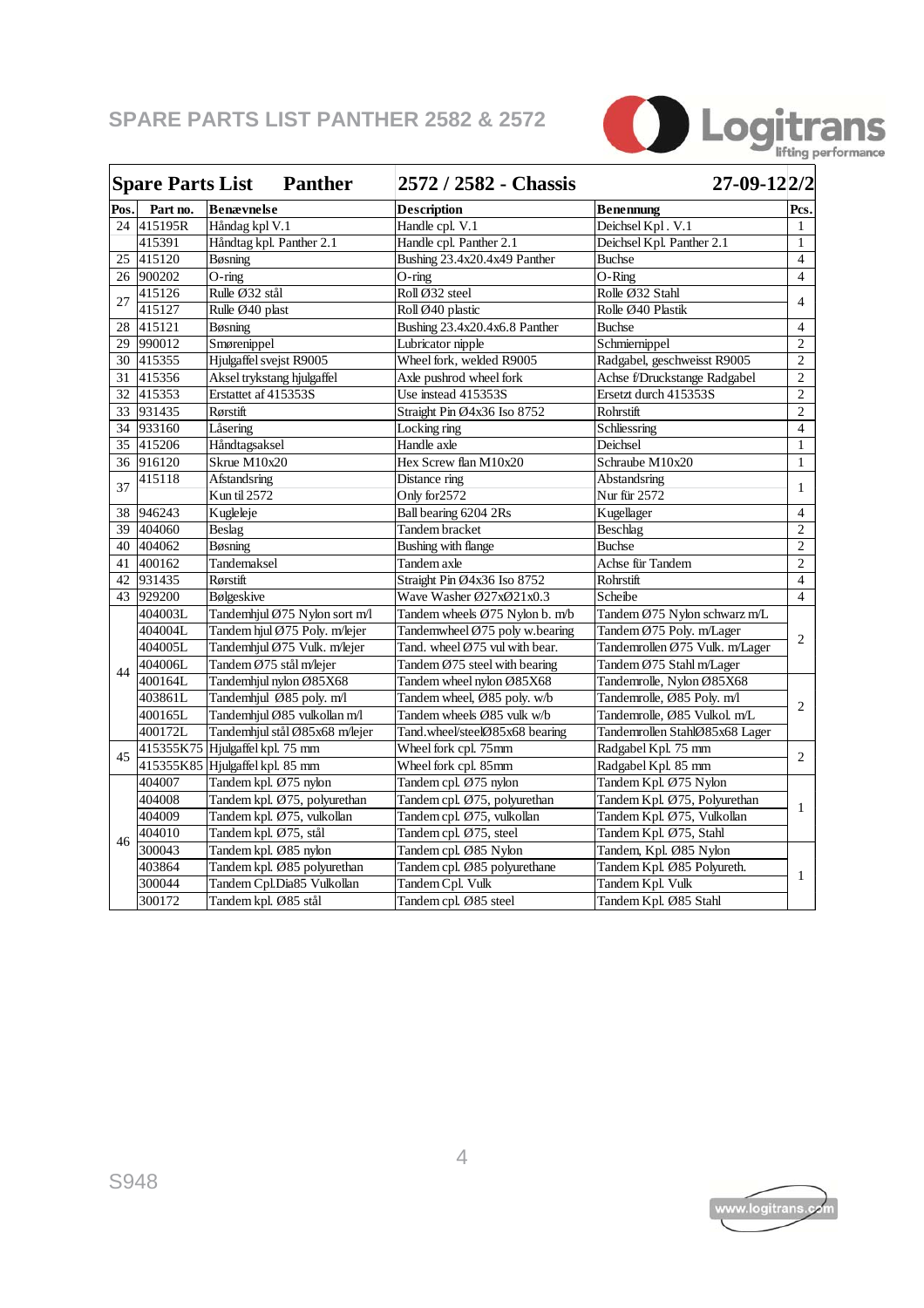

#### 24.3 24.4 24.7  $24.2$ 24.18 24.23 ستان بالا<br>منابع المنابع 24.17 24.6 24.5 24.1 24.19 24.14 24.20 24.21  $24.10 -$ 24.13  $24.11$  $\sim$  $24.9$ 24.12 24.8 24.15 24.16

| Panther 415391 handle V.2 |  |
|---------------------------|--|
|---------------------------|--|

| Pos   | Part No | <b>QTY</b>     | <b>Benævnelse</b>          | <b>Description</b>         | <b>Bennenung</b>           |
|-------|---------|----------------|----------------------------|----------------------------|----------------------------|
| 24    | 415391  | 1              | Håndtag kpl. Panther 2.1   | Handle cpl. Panther 2.1    | Deichsel Kpl. Panther 2.1  |
| 24.1  | 404461  | 1              | Top til håndtag            | Top for handle             | Top f/Deichsel             |
| 24.2  | 425515  | 1              | Udløserhåndtag HL1006      | Release lever HL1006       | Auslösehandgriff HL1006    |
| 24.3  | 415311  | 1              | Bøsning for udløserhåndtag | Bushing for release handle | Buchse für Auslösedeichsel |
| 24.4  | 941008  | $\overline{2}$ | Kugle                      | Ball Ø5/16" G28            | Kugel                      |
| 24.5  | 958122  | 1              | Trykfjeder                 | Spring                     | <b>Druckfeder</b>          |
| 24.6  | 425512  | 1              | Tap                        | Pin                        | Zapfen                     |
| 24.7  | 415392  | 1              | Udløserstang R2            | Release rod R2             | Auslösestange R2           |
| 24.8  | 415083  | 1              | Håndtagsrulle              | Roll f/handle              | Rolle für Deichsel         |
| 24.9  | 931280  | 1              | Rørstift                   | Straight Pin Ø12x80        | Rohrstift                  |
| 24.10 | 951009  | 1              | Kæde                       | Chain 081 1/2x1/8"         | Kette                      |
| 24.11 | 951001  | 1              | Kædesamler                 | Chain connector 1/2x1/8"   | Kettensammler              |
| 24.12 | 404483  | 1              | Øjeskrue                   | Eyescrew                   | Augenschraube              |
| 24.13 | 921050  | 1              | Sikringsmøtrik             | Lock nut                   | Gegenmutter                |
| 24.14 | 912641  | 1              | <b>Skrue</b>               | Ch Screw                   | Schraube                   |
| 24.15 | 991087  | 1              | Advarselstrekant           | Warning triangle           | Warndreieck                |
| 24.16 | 991132  | 1              | Panther streamer           | <b>Panther Streamer</b>    | <b>Panther Streamer</b>    |
| 24.17 | 899106  | 1              | Plastlomme f/håndtag       | Plastic pocket f/handle    | Tasche f/Deichsel          |
| 24.18 | 991130  | 1              | Udløsermærkat              | <b>Sticker</b>             | Aufkleber                  |
| 24.19 | 415087  | 1              | Håndtag                    | Handle f/Panther           | Deichsel                   |
| 24.20 | 991155  | 1              | Håndtagskarton             | Handle cardboard           | Deichselkarton             |
| 24.23 | 921060  | 1              | Sikringsmøtrik             | Lock nut M6                | Gegenmutter                |

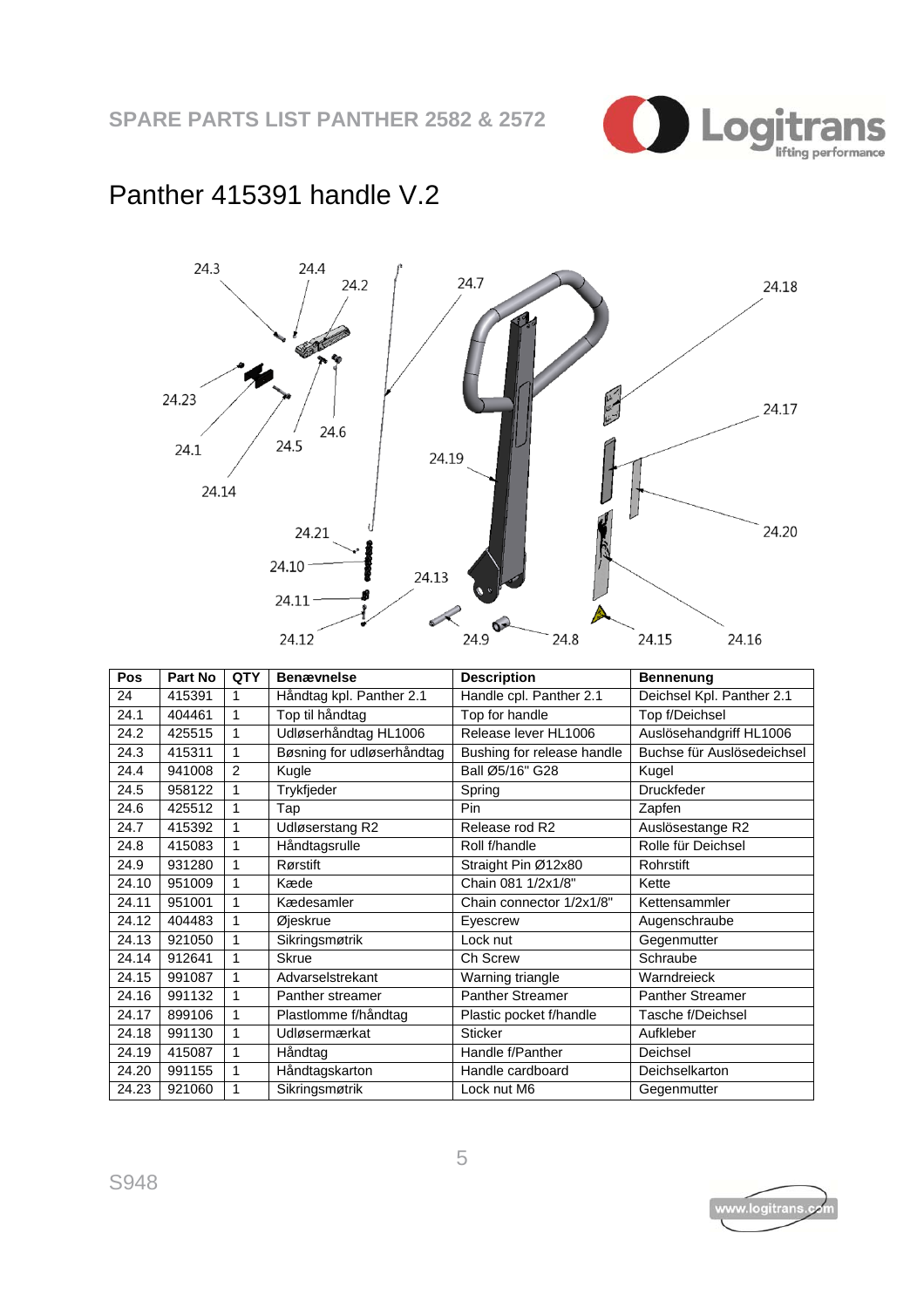

### Panther 415195R handle V.1



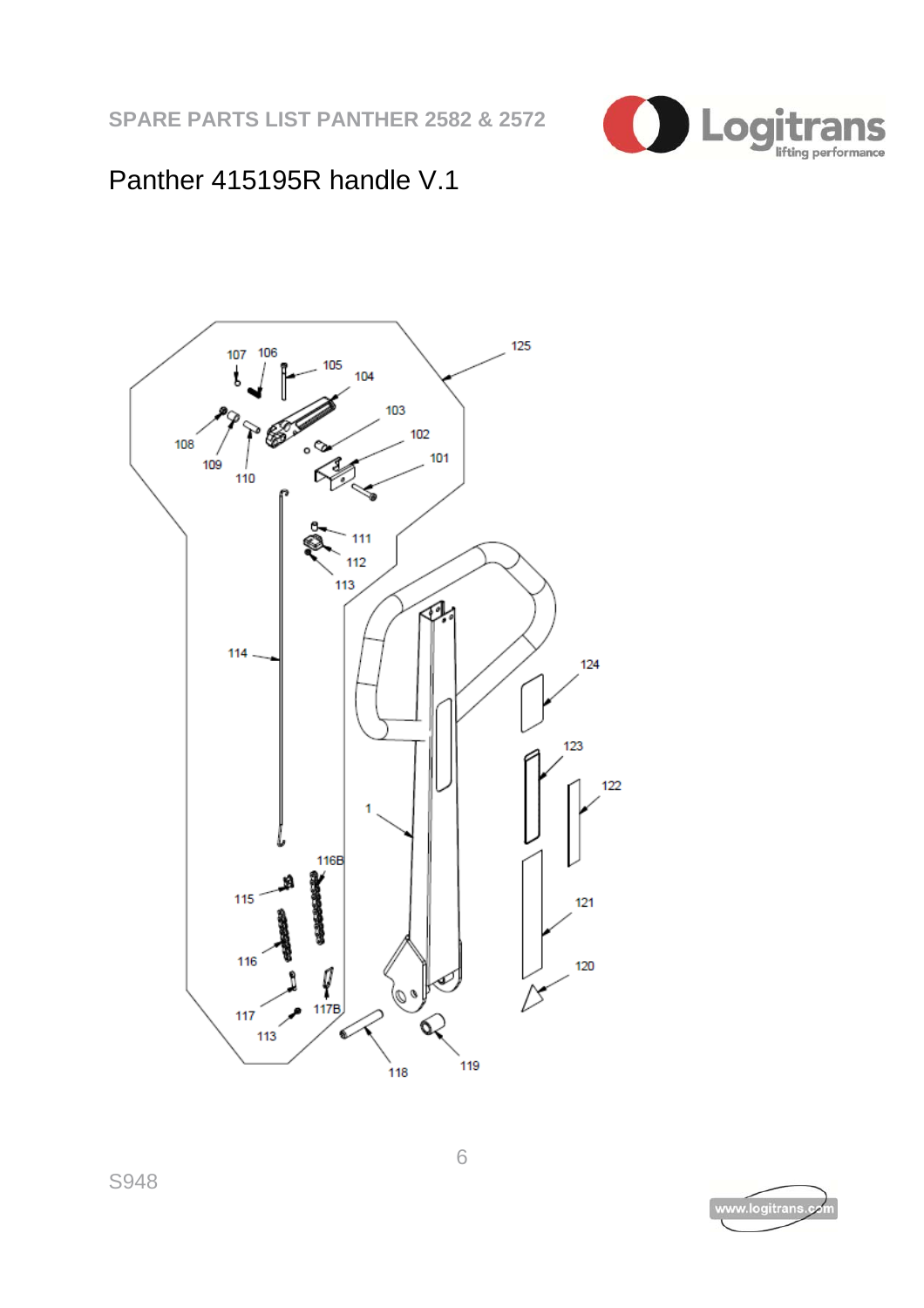

| <b>Spare Parts List</b> |             |                                  |                              | 26-09-12<br><b>Panther Handle V.1</b> |                |  |  |
|-------------------------|-------------|----------------------------------|------------------------------|---------------------------------------|----------------|--|--|
| Pos.                    |             | <b>Benævnelse</b>                | <b>Description</b>           | <b>Benennung</b>                      | Pcs.           |  |  |
|                         | 100 415087  | Håndtag                          | Handle f/Panther             | Deichsel                              | 1              |  |  |
|                         | 101912641   | <b>Skrue</b>                     | Ch Screw M6X40 Din 7984      | Schraube                              | $\mathbf{1}$   |  |  |
|                         | 102 404 461 | Top til håndtag                  | Top for handle               | Top f/Deichsel                        | 1              |  |  |
|                         | 103 415269  | Tap, aluminium                   | Pin, aluminium               | Zapfen Aluminium                      | 1              |  |  |
|                         | 104415270R  | Udløserhåndtag Alu               | Release lever                | Auslösehandgriff                      | 1              |  |  |
|                         | 105 913560  | Skrue                            | Screw                        | Schraube                              | $\mathbf{1}$   |  |  |
|                         | 106 958122  | Trykfieder                       | Spring                       | <b>Druckfeder</b>                     | $\mathbf{1}$   |  |  |
|                         | 107 941008  | Kugle                            | Ball Ø5/16" G28              | Kugel                                 | $\overline{c}$ |  |  |
|                         | 108 921060  | Sikringsmøtrik                   | Lock nut M6 Din 985          | Gegenmutter                           | 1              |  |  |
|                         | 109 404481  | Afstandsrør f/håndtag            | Spacer pipe f/handle         | Abstandshalter f/Deichsel             | 1              |  |  |
|                         | 110 415311  | Bøsning for udløserhåndtag       | Bushing for release handle   | Buchse für Auslösedeichsel            | 1              |  |  |
|                         | 111400119   | Afstandsrør                      | Spacer pipe                  | Abstandrohr                           | 1              |  |  |
|                         | 112415059   | Justeringsbrik                   | Adjusting piece              | Justierungsstift                      | 1              |  |  |
|                         | 113 921050  | Sikringsmøtrik                   | Lock nut M5 Din 985          | Gegenmutter                           | $\overline{c}$ |  |  |
|                         | 114415250   | Udløserstang                     | Release rod                  | Auslosestange                         | 1              |  |  |
|                         | 115 951001  | Kædesamler                       | Chain connector $1/2x1/8$ "  | Kettensammler                         | 1              |  |  |
|                         | 116 951009  | Kæde                             | Chain 081 1/2x1/8" DIN 8187  | Kette                                 |                |  |  |
| 116B                    | 951006      | Kæde                             | Chain 081 1/2x1/8" DIN 8187  | Kette                                 | $\mathbf{1}$   |  |  |
|                         | 117 404483  | Øjeskrue                         | Evescrew                     | Augenschraube                         | $\mathbf{1}$   |  |  |
| 117B                    | 415251      | Kædeøje                          | Chain eye                    | Kettenauge                            | 1              |  |  |
|                         | 118 931280  | Rørstift                         | Straight Pin Ø12x80 Iso 8752 | <b>Rohrstift</b>                      | 1              |  |  |
|                         | 119415083   | Håndtagsrulle                    | Roll f/handle                | Rolle für Deichsel                    | 1              |  |  |
|                         | 120 991087  | Advarselstrekant                 | Warning triangle             | Warndreieck                           | 1              |  |  |
|                         | 121991132   | Panther streamer til håndtag     | Panther Streamer for handle  | Panther Streamer für Deichsel         | 1              |  |  |
|                         | 122 991155  | Håndtagskarton                   | Handle cardboard             | Deichselkarton                        | 1              |  |  |
|                         | 123 899106  | Plastlomme f/håndtag             | Plastic pocket f/handle      | Tasche f/Deichsel                     | $\mathbf{1}$   |  |  |
|                         | 124 991130  | Udløsermærkat                    | Sticker                      | <b>Aufkleber</b>                      | 1              |  |  |
|                         |             | 125 415250K Udløserstang Komplet | Release lever compleate      | Auslösestange Kpl. mit allen          | 1              |  |  |

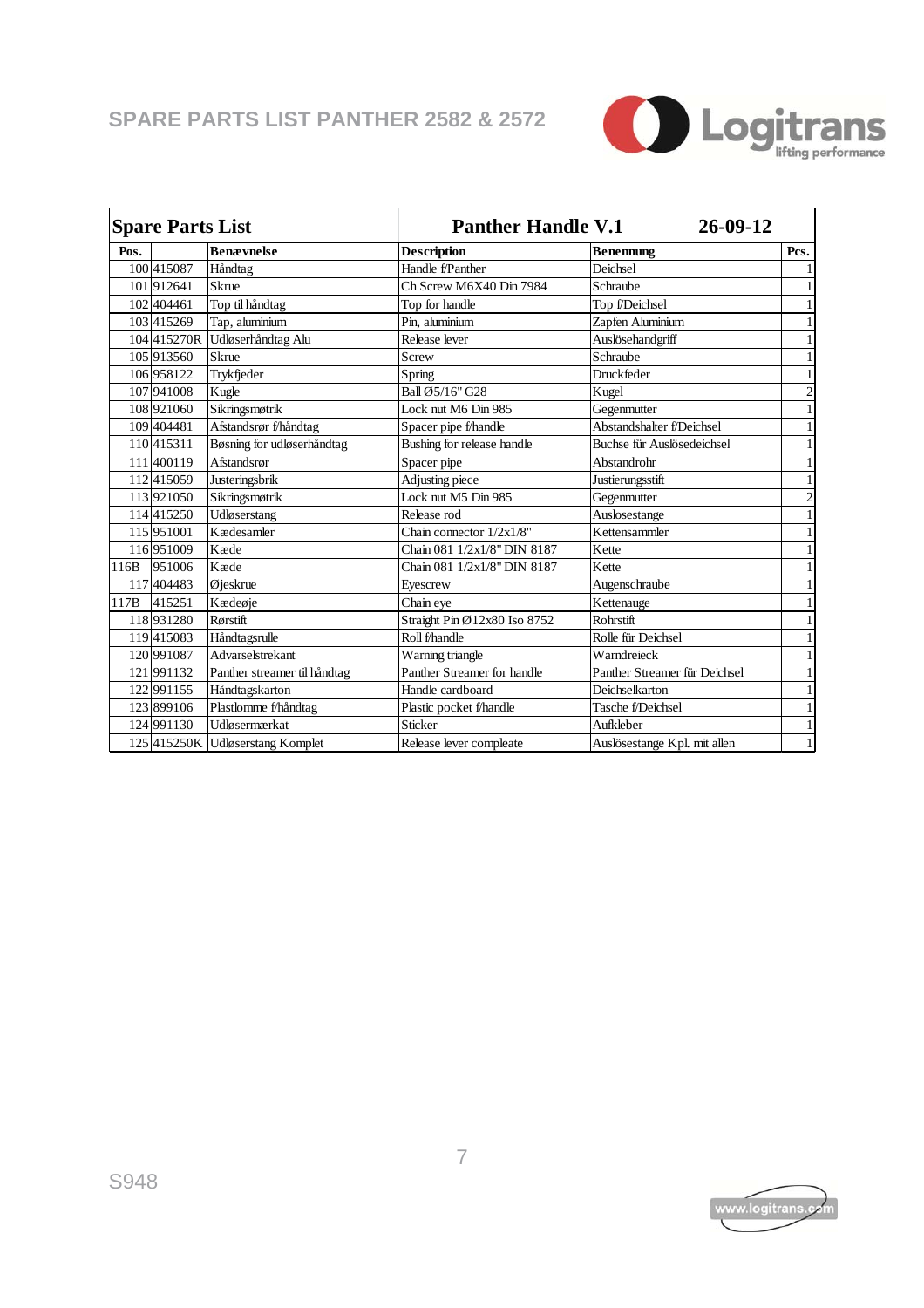

### Panther pump V.2. ‐1672, 1682, 2572, 2582.



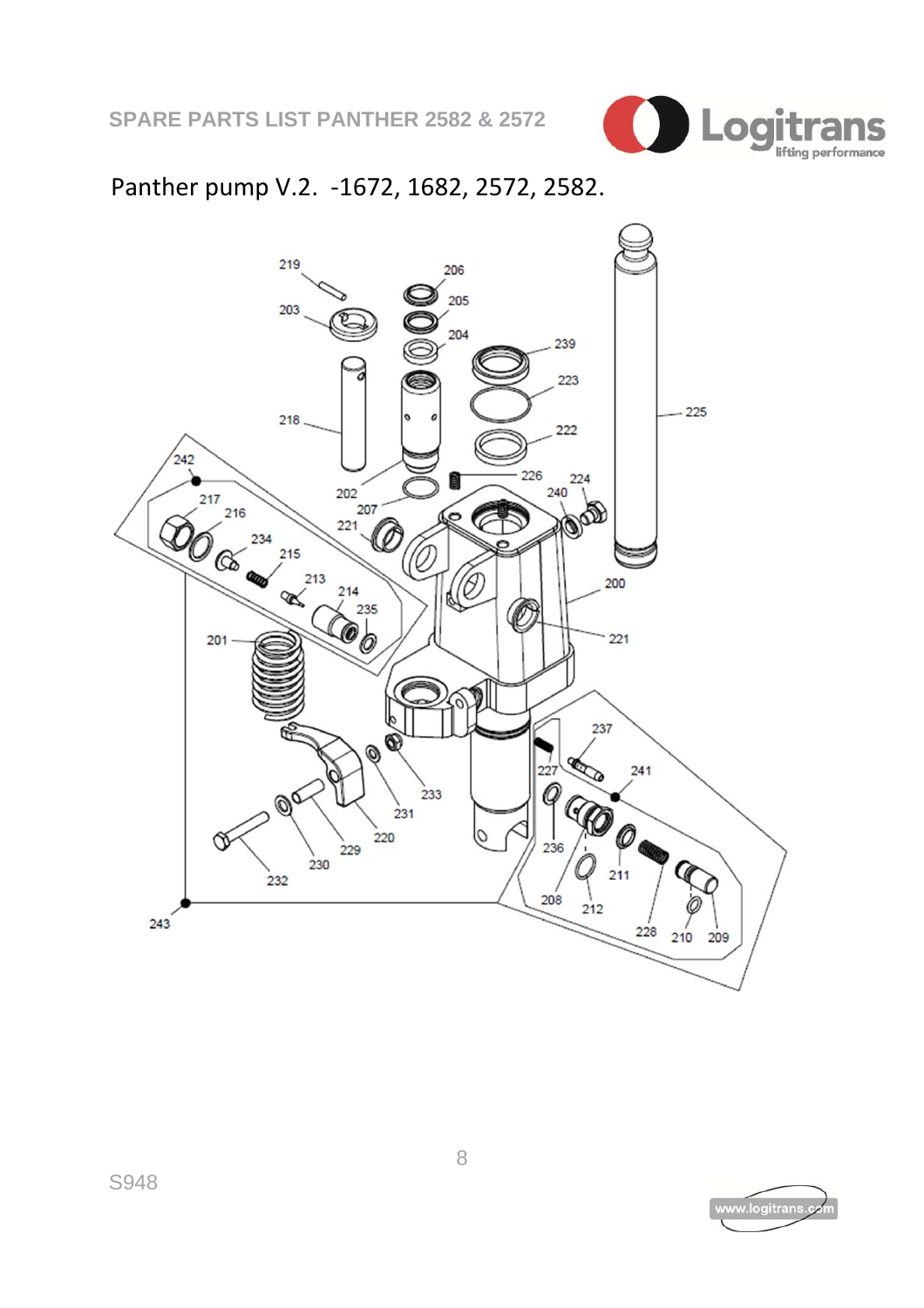

| <b>Spare Parts List</b><br><b>Panther</b> |             |                                             | <b>Pump 2500 kg</b>            | $02 - 11 - 12$                 |                |
|-------------------------------------------|-------------|---------------------------------------------|--------------------------------|--------------------------------|----------------|
| Pos.                                      | Part no.    | <b>Benævnelse</b>                           | <b>Description</b>             | <b>Benennung</b>               | Pcs.           |
|                                           | 200 415370  | Pumpe Panther svejst                        | Pump Panther welded            | Pumpe Panther geschweisst      | $\mathbf{1}$   |
|                                           | 201 958430  | Trykfieder                                  | Spring D4,5 Di:34 Lo:134       | Druckfeder                     | $\mathbf{1}$   |
|                                           | 202 415033C | Pumpecylinder Model B Panther               | Pump cylinder Model B Panther  | Pumpenzylinder Model B Panther | $\mathbf{1}$   |
|                                           | 203 415284  | Fjederskive                                 | Spring washer                  | Federscheibe                   | $\mathbf{1}$   |
|                                           | 204* 901203 | U-manchet                                   | U-sleeve                       | U-Manschette                   | $\mathbf{1}$   |
|                                           | 205* 900201 | Quad ring                                   | Quad ring                      | Quad Ring                      | $\mathbf{1}$   |
|                                           | 206* 908200 | Skrabering                                  | Scraper ring                   | Abstreifring                   | $\mathbf{1}$   |
|                                           | 207* 900262 | $O$ -ring                                   | $O$ -ring                      | $O-Ring$                       | $\mathbf{1}$   |
|                                           | 208 404444C | Ventilhus sikr.ventil HL 1006               | Valve house safe.valve HL 1006 | Ventilgehäu Sichventil HL 1006 | $\mathbf{1}$   |
|                                           | 209 415011  | Udløsertap                                  | Release indicator              | Druckstift                     | 1              |
|                                           | 210* 900102 | $O$ -ring                                   | $O$ -ring                      | $O-Ring$                       | $\mathbf{1}$   |
|                                           | 211* 908150 | Skrabering                                  | Scraper ring                   | <b>Abstreifring</b>            | $\mathbf{1}$   |
|                                           | 212* 900192 | $O$ -ring                                   | $O$ -ring                      | $O-Ring$                       | $\mathbf{1}$   |
|                                           | 213 415016  | Udløserkegle                                | Release cone                   | Auslösekegel                   | $\mathbf{1}$   |
|                                           | 214 404445  | Ventilhus f/udløserkegle                    | Valve housing f/release cone   | Ventilgehäuse f/Auslöser-Kegel | $\mathbf{1}$   |
|                                           | 215 958072  | Trykfjeder                                  | Spring                         | Druckfeder                     | 1              |
|                                           | 216* 905205 | Kobberskive                                 | Copper washer                  | Kupferscheibe                  | $\mathbf{1}$   |
|                                           | 217 415380  | Ventil hætte                                | Valve cap nut                  | Ventilkappe                    | $\mathbf{1}$   |
|                                           | 218 415004  | Pumpestempel                                | Pump piston                    | Pumpenkolben                   | $\mathbf{1}$   |
|                                           | 219 400171  | Stålstift                                   | Steel pin                      | Stahlstift                     | $\mathbf{1}$   |
|                                           | 220 415371  | Udløserarm f/pumpe                          | Release arm f/pump             | Auslöserarm f/Pumpe            | $\mathbf{1}$   |
|                                           | 221 404062  | Bøsning                                     | Bushing with flange            | <b>Buchse</b>                  | $\overline{2}$ |
|                                           | 222* 901356 | U-manchet                                   | U-sleeve                       | U-Manschette                   | $\mathbf{1}$   |
|                                           | 223* 900500 | $O$ -ring                                   | $O$ -ring                      | O-Ring                         | $\mathbf{1}$   |
|                                           | 224 915113  | Sætskrue                                    | Screw                          | Schraube                       | $\mathbf{1}$   |
|                                           | 225 415203  | Stempelstang                                | Piston rod                     | Kolbenstange                   | $\mathbf{1}$   |
|                                           | 226 958075  | Trykfjeder                                  | Compression spring             | Druckfeder                     | $\mathbf{1}$   |
|                                           | 227 958058  | Trykfjeder                                  | Spring                         | Druckfeder                     | $\mathbf{1}$   |
|                                           | 228 958130  | Trykfieder                                  | Spring                         | Druckfeder                     | $\overline{2}$ |
|                                           | 229 415008  | Afstandsrør udløser                         | Spacer pipe release            | Abstandsrohr Auslöse           | $\mathbf{1}$   |
|                                           | 230 924101  | Jernskive                                   | Washer                         | Scheibe                        | $\mathbf{1}$   |
|                                           | 231 924080  | <b>Skive</b>                                | Washer                         | Scheibe                        | $\mathbf{1}$   |
|                                           | 232 915850  | Stålbolt                                    | Steel bolt                     | Stahlbolzen                    | $\mathbf{1}$   |
|                                           | 233 921080  | Sikringsmøtrik                              | Lock nut                       | Gegenmutter                    | $\mathbf{1}$   |
|                                           | 234 415385  | Fjeder guide                                | Guide for spring               | Federführung                   | $\mathbf{1}$   |
| 235*                                      | 415395      | Kobberskive                                 | Copper washer                  | Kupferscheibe                  | $\,1\,$        |
| 236*                                      | 415394      | Kobberskive                                 | Copper washer                  | Kupferscheibe                  | $\mathbf{1}$   |
| 237                                       | 100013-4    | Sikkerhedsventil 1600 kg                    | Safety valve 1600 kg           | Sicherheitsventil 1600 kg      | 1              |
|                                           | 100013-7    | Sikkerhedsventil 2500 kg                    | Safety valve 2500 kg           | Sicherheitsventil 2500 kg      |                |
| 239*                                      | 908352      | Skrabering                                  | Wiper seal                     | Abstreifring                   | $\mathbf{1}$   |
|                                           | 240 905101  | Proppakning                                 | Plug gasket                    | Stopfen                        | $\mathbf{1}$   |
|                                           | 241 100492  | Ventilenhed overtryk                        | Safety valve cpl. Panther      | Sicherheitsventile kpl Panther | 1              |
|                                           | 242 170491  | Ventilindsats udløser kpl.                  | Release valve insert cpl.      | Ventileinsatz Auslöser kpl     |                |
|                                           |             | 243 100013-7R Ventil kpl. 2500kg Panther v2 | Valve cpl. 2500kg Panther v2   | Ventile kpl. 2500kg Panther v2 | $\,1\,$        |
| $\ast$                                    | 100044      | Pakningssæt                                 | Gasket set                     | Dichtungssatz                  |                |
|                                           |             | Alle *-mærkede dele                         | All parts marked * incl        | Alle * gezeichneten Teile      |                |
|                                           |             | indgår                                      |                                | sind enthalten                 |                |
|                                           |             |                                             |                                |                                |                |



r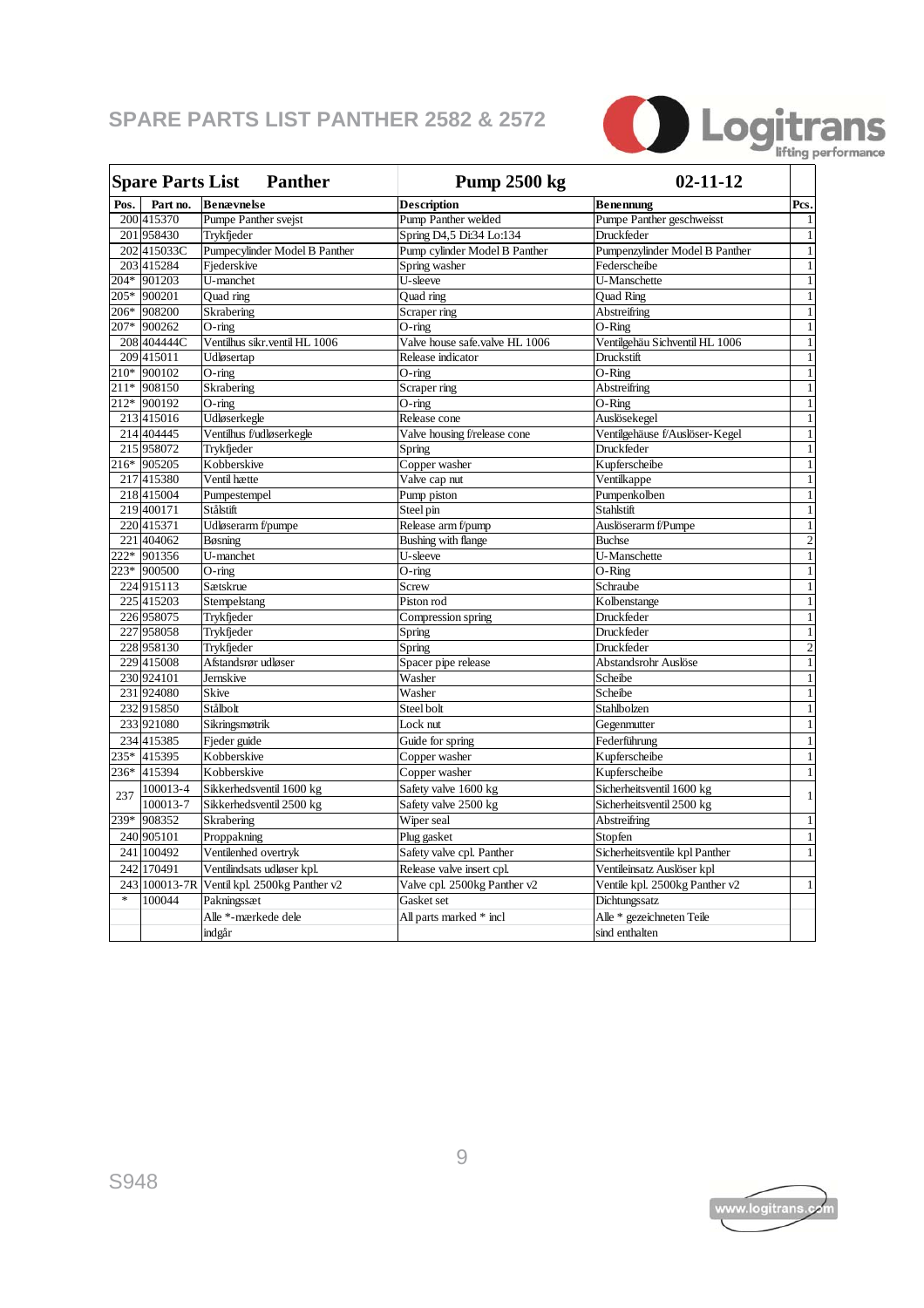

## Panther pump V.1. -1672, 1682, 2572, 2582.



| Pos   | Part No | <b>OTY</b> | <b>Benævnelse</b> | <b>Description</b> | Bennenung    |
|-------|---------|------------|-------------------|--------------------|--------------|
| 34.27 | 900350* |            | O-ring            | O Ring             | O-Ring       |
| 34.28 | 908350* |            | Skrabering        | Scraper ring       | Abstreifring |
| 34.29 | 415377* |            | Føringsring       | Guide ring         | Führungsring |